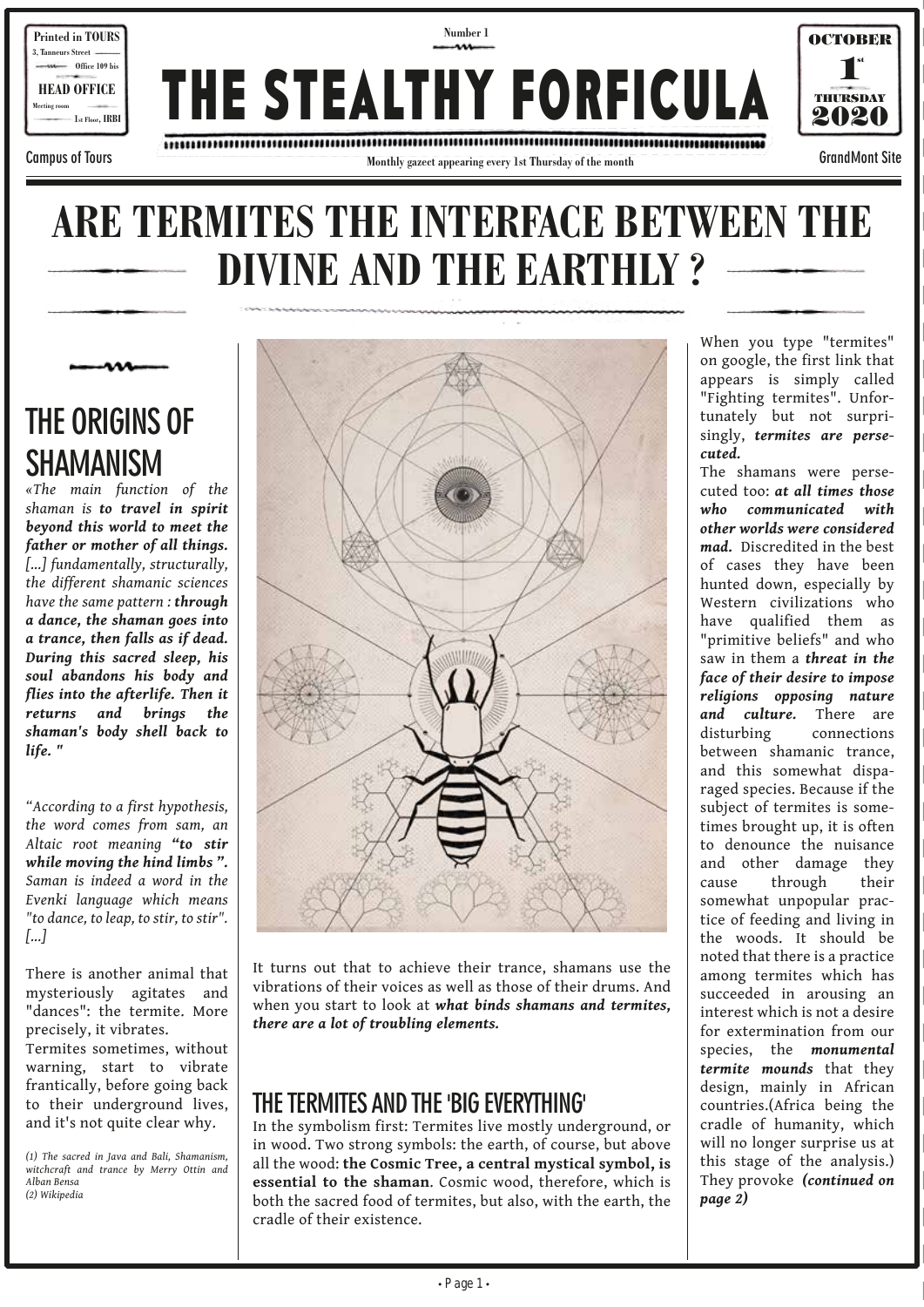*(continued from page 1)* the admiration of those who visit them, allowing them, among other things, to produce quality selfies, highlighting the "backpacker" and adventurous spirit of the one who poses in front of them. But what is truly fascinating is the symbolic charge once again present behind these monuments: in the same way that the use of wood refers us to the cosmic tree, the African termite mound rises and rises towards the sun, like a sacred altar, a symbol so obvious that one cannot ignore its meaning. Finally, a disturbing element adds to this already baffling list: According to some knowledgeable sources, some termite mounds may have been standing for more than 1,000 years. But then, faced with so much evidence, what conclusions can be drawn?



*This influencer, while increasing her number of "followers", is she posing without knowing it in front of a thousand-year-old cosmic temple?*

Even today, humans who have practised this connection between the earthly and the divine keep their mysteries. Few in the West have succeeded in unravelling their secrets, and we may never have the keys to understanding their practices. Unsurprisingly, the practice of shamanism among termites is an even deeper mystery. These discoveries only raise new questions: Are termites a separate species, practising spirituality in a vacuum, or are they the shamans of other anthropods? What connections do they have with human shamans?

It is hoped that the scientific community as a whole will find answers to these questions which seem fundamental to finally understanding the origins of life.

## *Call for testimonials*

Call for testimonials We are actively looking for people who have had supernatural experiences or revelations near a termite mound, termite dreams or visions.

*Contact us: forficulefurtif@protonmail.com*

### **INSECT HOTEL OR INSECT ALTAR?**

We have all seen them before, these harmless little structures, insect hotels, miniature huts containing a collection of pieces of wood accumulated, stored and sorted. At first glance one could say to oneself that it is the result of a weekend of «permaculture for young and old» or the personal collection of a madman who has collected pieces of bark since one afternoon school trip back in 1996 which went wrong, leaving him with deep psychological after-effects. They actually act as a refuge for many species of insects, which by dint of seeing trees, shrubs, flowers and concrete lawns are not welcome anywhere. In the absence of noble natural spaces such as hundred-year-old oaks, silky undergrowth or flowery glades, they are crammed into what seem to be low-rent buildings built by a second year primary school class. But as sad as the comparison between a primary forest and a small pile of wood may be, these structures are really useful and beneficial, which is why they are starting to appear all around us, in gardens, on company roofs, on buildings. co-working spaces, and even universities. We see them appearing in the woods of GrandMont, and according to a source, there is one being prepared which is intended to be installed within the IRBI itself. Yes but here we are, in these times when the true nature of environmentalists is being revealed, and their treacherous secrets revealed in broad daylight, can we not seriously doubt the innocence of such a project? Is it a real coincidence that the term 'hotel' is so close to an altar? Who else uses altars? Another striking coincidence is that within the IRBI, a large part of the individuals are dressed in long white tunics, all identical, which reminds us of the most famous mass immolations that history has known. Should we really continue this list, which already points to the obvious? The IRBI is a dangerous cult, the proof is in it, and it is beginning to attempt to extend its grip through these satanist and dangerous altars. Should we also remember that these structures are often erected during workshops with children?

**Will there be a collective suicide in the woods of GrandMont for these ayatollas of entomological Satanism who should be finally denounced?**

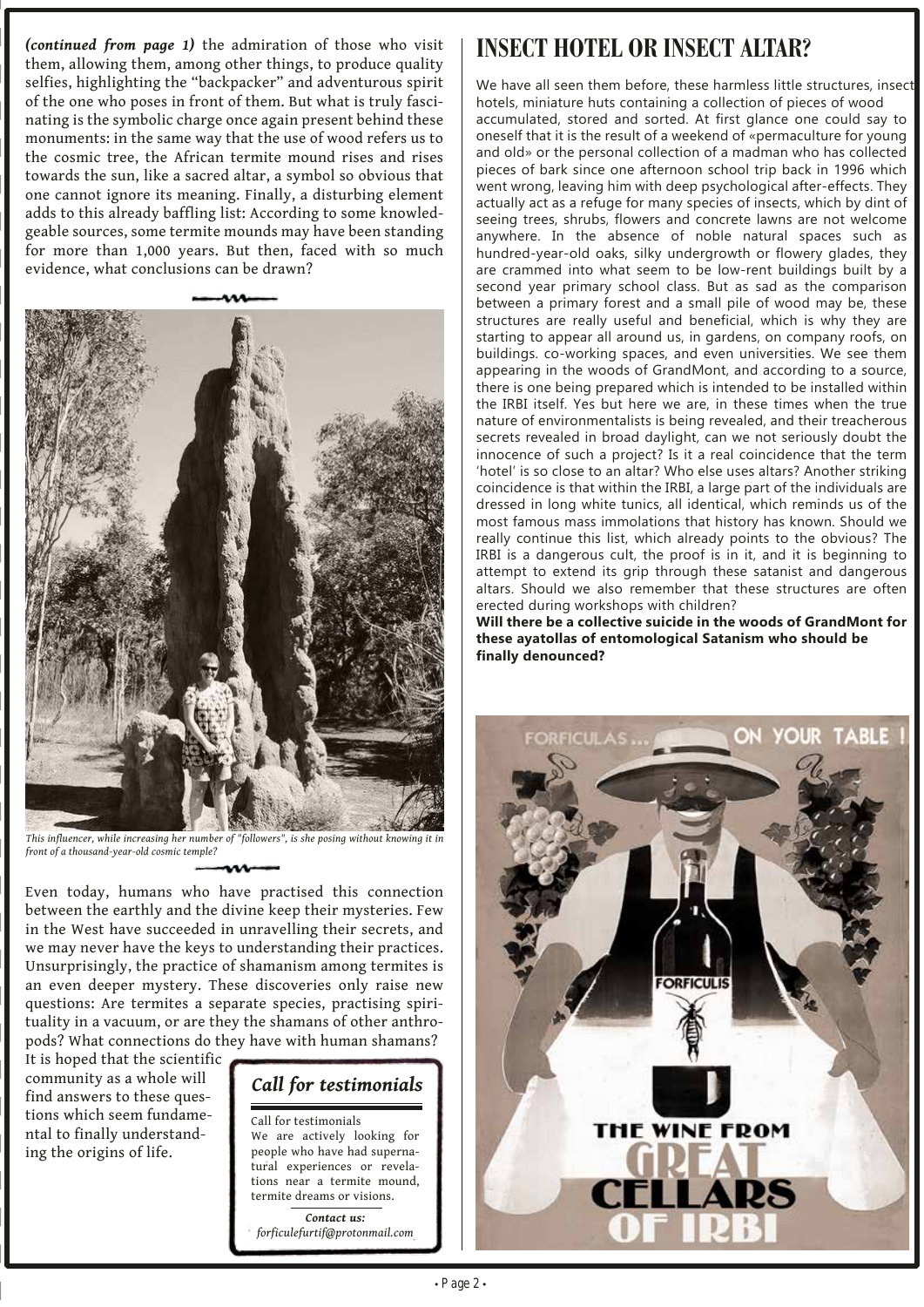

# **THE MYSTERY OF THE GROUND FLOOR DOOR**

Thursday 17 September, around 7:00 p.m., the door to the ground floor was found open by a certain Gregor \*, who at the time assumed that it was not intentional. A few minutes later the account is publicly supported by a certain Borris \*, who confirms he also witnessed it. We thought that this case would end there, but there was a turnaround that no one could have foreseen the next morning around 8:13 a.m., when Edgar \* publicly confessed that yes, it was indeed him, because of a biological health risk, or even a radioactive leak according to some sources, who allegedly left this door open. We thought the case was closed at the time, but barely two minutes later, it was Erwin \* 's turn to come forward publicly regarding the opened door, which gave us at that time a total of two culprits for one and the same door. At this stage of the case, the entire IRBI community was left in suspense: how could two people leave the same door open at the same time? The mystery, at 08:15, remained unsolved. But it was at 09:18 that everything became clear: Ingrid \*, a new protagonist, came forward and added yet a new version: she allegedly closed the door behind Erwin \*, thus clearing him of any suspicion. But then we are entitled to ask the question, who would be interested in leaving the door open? Worse, who would be interested in shutting it? Was this an attempt to dissolve the radioactive leak or an innocent attempt at airing? The mystery remains unsolved.

\**All first names have been changed to preserve the anonymity of the protagonists and protect them from possible legal action.*

# **DISPATCHES**

#### **Towards new anti-covid measures in breeding rooms?**

*According to reports, further precautionary measures will be taken to ensure that insects housed within the IRBI do not contribute to the spread of the virus. Single-use masks will be distributed to researchers, who will have to ensure that all insects wear them at all times, and a quarantine period must be strictly observed after they are handled each time.*

#### **72% of French people believe that IRBI researchers are secretly training flying insects to install 5G antennas**

*In any case, this is what a majority of the population we interviewed thinks. So, in response to the question : Do you think it would be wise to use insects to discreetly install 5G antennas ? 72% of those asked answered yes. We should therefore be entitled to question the neutrality of this body.* معمومومه

### **SURVEY**

**Would you be in favor of opening an experimental restaurant serving insect dishes on the GrandMont site?**